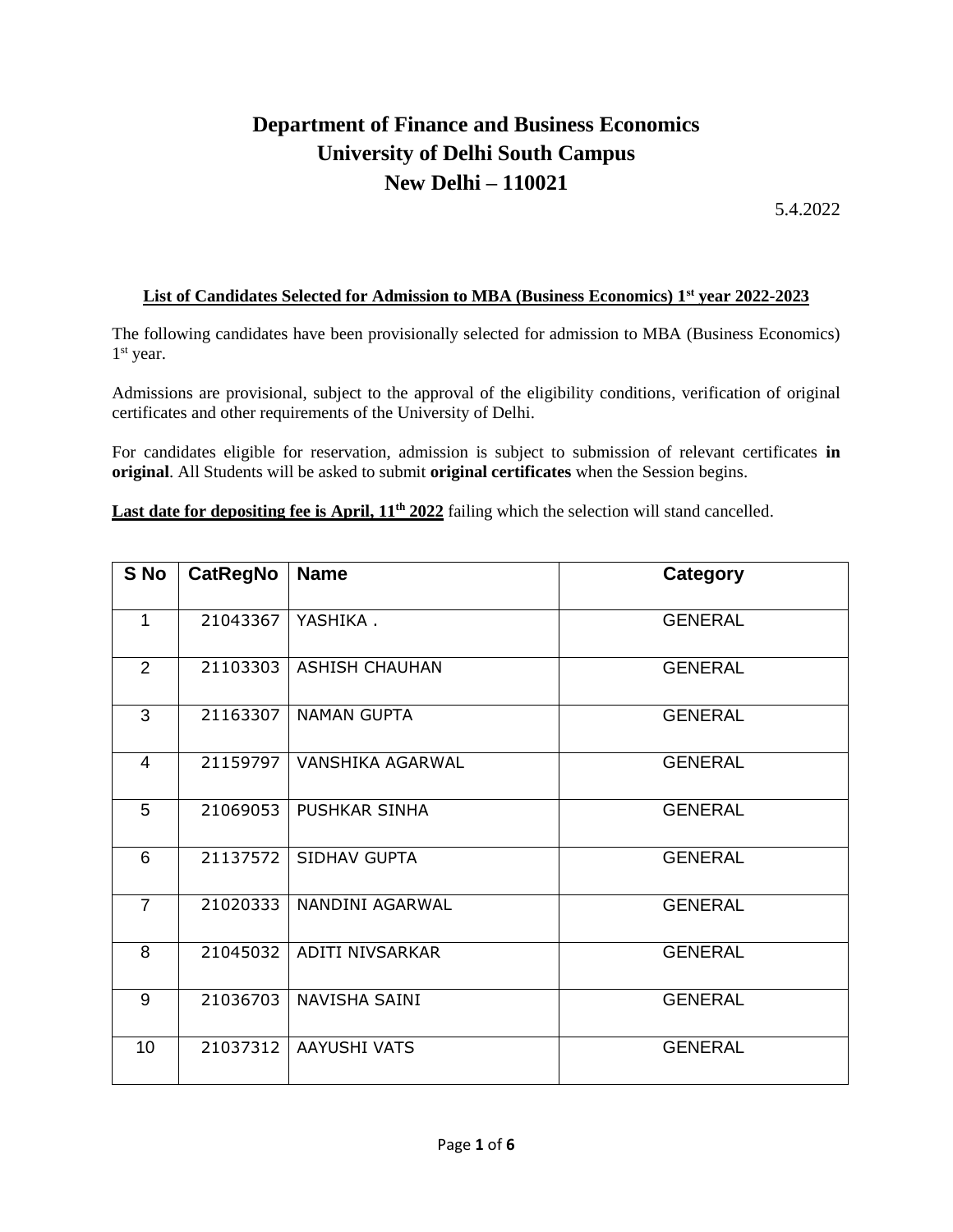| 11 | 21127932 | RAJVIR SINGH CHHABRA      | <b>GENERAL</b> |
|----|----------|---------------------------|----------------|
| 12 | 21152178 | <b>KRITTIKA SEN</b>       | <b>GENERAL</b> |
| 13 |          | 21031507   AMAL ANTONY    | <b>GENERAL</b> |
| 14 | 21014195 | <b>ABHINAV CHITRANSHI</b> | <b>GENERAL</b> |
| 15 | 21075793 | PRIYANSHU RAJ             | <b>GENERAL</b> |
| 16 | 21204924 | <b>KANHA SHARMA</b>       | <b>GENERAL</b> |
| 17 | 21079070 | MEHUL MEHTA               | <b>GENERAL</b> |
| 18 |          | 21176943   AVISH ARORA    | <b>GENERAL</b> |
| 19 | 21137790 | NITIKA TAYAL              | <b>GENERAL</b> |
| 20 | 21269358 | KIRTI TRIPATHI            | <b>GENERAL</b> |
| 21 | 21008722 | SHIVANSHI MAHAPATRA       | <b>GENERAL</b> |
| 22 | 21002857 | RAGHAV DHAMANI            | <b>GENERAL</b> |
| 23 | 21035289 | <b>ROHIT KUNWAR</b>       | <b>GENERAL</b> |
| 24 | 21190904 | PALAK PASARI              | <b>GENERAL</b> |
| 25 |          | 21064473 AKSHAT DALMIA    | <b>GENERAL</b> |
| 26 | 21043159 | SHUBHAM NAGORI            | <b>GENERAL</b> |
| 27 | 21099522 | ISHIKA BINDAL             | <b>GENERAL</b> |
| 28 | 21059851 | <b>BHAVYAE MITTAL</b>     | <b>GENERAL</b> |
| 29 | 21234944 | ASHISH MULCHANDANI        | <b>GENERAL</b> |
| 30 | 21040955 | DEEPANK GUPTA             | <b>GENERAL</b> |
| 31 | 21185141 | SAKSHI MINOCHA            | <b>GENERAL</b> |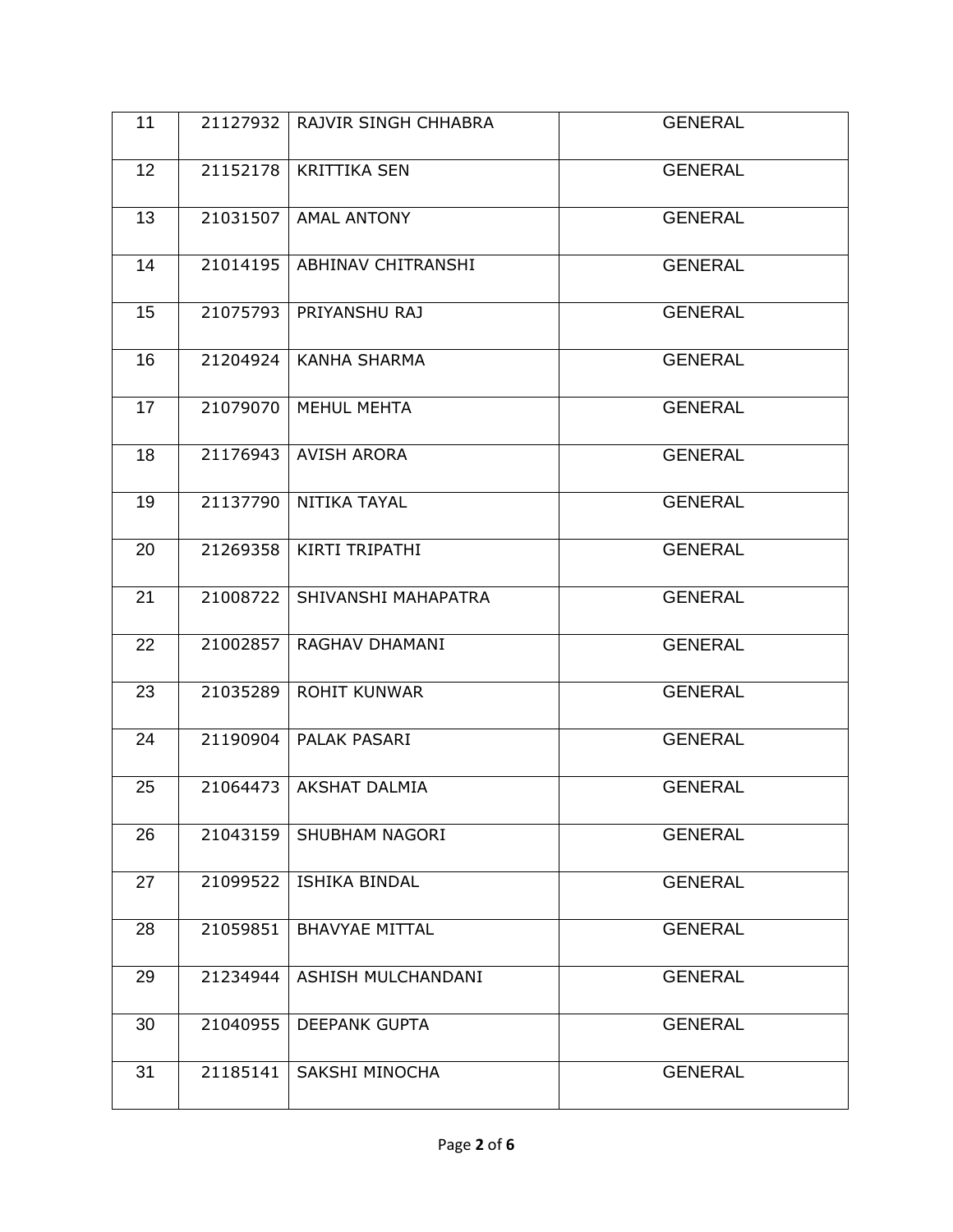| 32 | 21215012 | <b>ALOK KUMAR</b>            | <b>GENERAL</b> |
|----|----------|------------------------------|----------------|
| 33 |          | 21035503   AYUSHI PAL        | <b>GENERAL</b> |
| 34 | 21262975 | PRIYANKA SACHDEVA            | <b>GENERAL</b> |
| 35 |          | 21066416   YASH GOYAL        | <b>GENERAL</b> |
| 36 | 21065759 | <b>KRITI MONGA</b>           | <b>GENERAL</b> |
| 37 |          | 21007431   JAYANT SAINI      | <b>GENERAL</b> |
| 38 | 21031886 | LAKSHYA SURI                 | <b>GENERAL</b> |
| 39 |          | 21142847   VEDVRAT CHAUDHARY | <b>GENERAL</b> |
| 40 | 21050364 | <b>GAURAV YASHVARDHAN</b>    | <b>GENERAL</b> |
| 41 | 21067539 | <b>KANIKA PRASHAR</b>        | <b>GENERAL</b> |
| 42 | 21118134 | ABHIJEET OJHA                | <b>GENERAL</b> |
| 43 | 21078751 | <b>TANIA PAL</b>             | <b>GENERAL</b> |
| 44 | 21223463 | <b>KRISHNA BANSAL</b>        | <b>GENERAL</b> |
| 45 | 21132036 | <b>ARCHIT KUMAR.</b>         | <b>GENERAL</b> |
| 46 |          | 21001636   ISHITA JHALANI    | <b>GENERAL</b> |
| 47 | 21162907 | KHUSHAR. NANDWANI            | <b>GENERAL</b> |
| 48 | 21139604 | <b>MOHAK GUPTA</b>           | <b>GENERAL</b> |
| 49 | 21108842 | <b>SAKSHAM BIRLA</b>         | <b>GENERAL</b> |
| 50 | 21070435 | <b>CHINMAY VASU</b>          | <b>GENERAL</b> |
| 51 | 21033845 | AARUSHI SHARMA               | <b>GENERAL</b> |
| 52 | 21144093 | <b>MUSKAN KHAN</b>           | <b>OBC</b>     |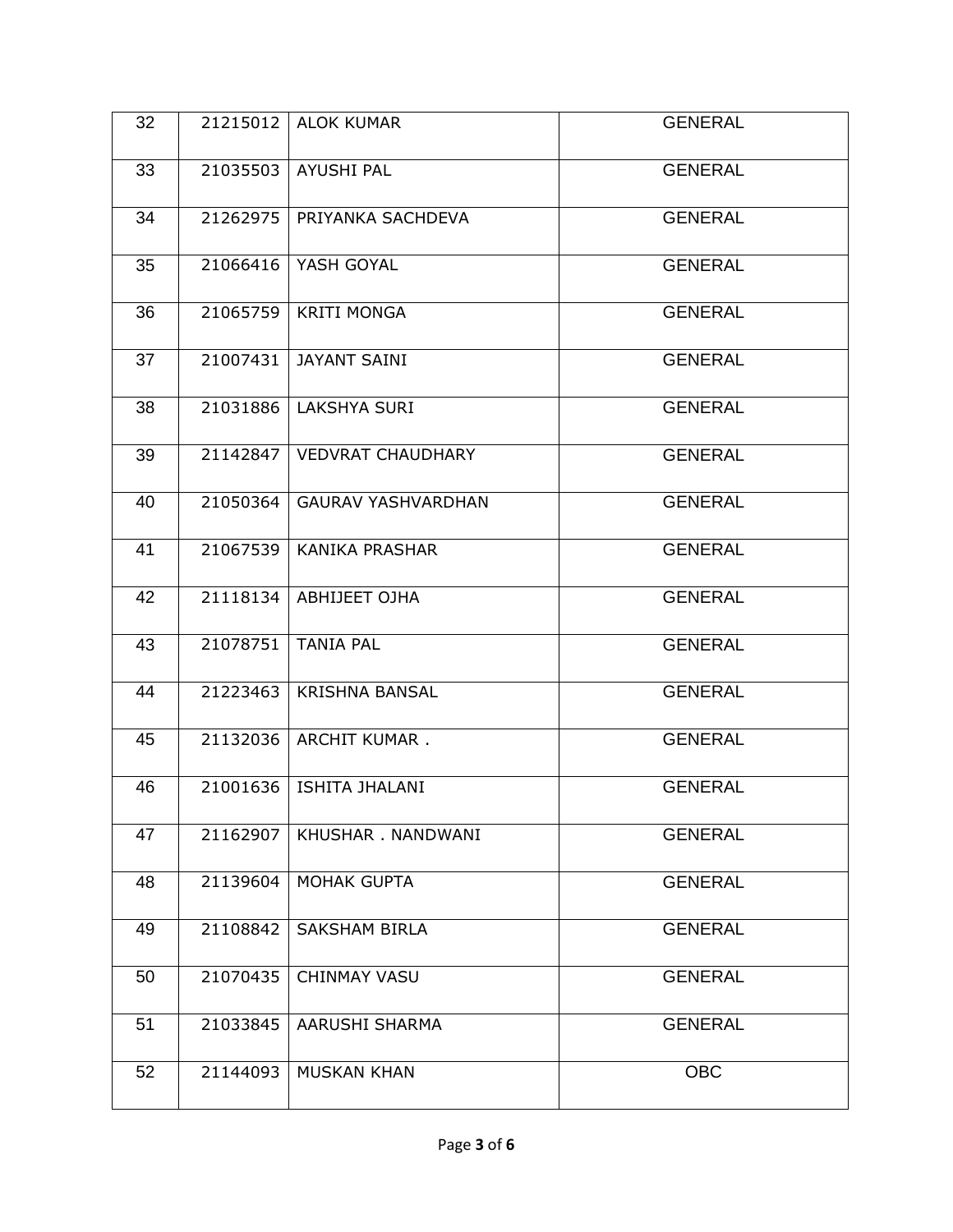| 53 | 21039548 | <b>RUMI NAJEEB</b>           | <b>OBC</b> |
|----|----------|------------------------------|------------|
| 54 |          | 21077496   TANYA YADAV       | <b>OBC</b> |
| 55 | 21179575 | <b>SAKSHI YADAV</b>          | <b>OBC</b> |
| 56 |          | 21227202   MAMTA SINGH       | <b>OBC</b> |
| 57 | 21079234 | ASHUTOSH RAJESH SONTAKKE     | <b>OBC</b> |
| 58 |          | 21021797   SHUBHANSHU SHARMA | <b>OBC</b> |
| 59 | 21009258 | <b>VIKASH KUMAR SONI</b>     | <b>OBC</b> |
| 60 |          | 21131683   YASH DHAKED       | <b>OBC</b> |
| 61 | 21175315 | MUSKAN MEHTA                 | <b>OBC</b> |
| 62 | 21153878 | SABIYA ANWAR MULLA           | <b>OBC</b> |
| 63 | 21089797 | <b>GEETESH GANGONE</b>       | <b>OBC</b> |
| 64 | 21178376 | SHIVAM BAGHEL BAGHEL         | <b>OBC</b> |
| 65 | 21177557 | <b>KARNIKA RAJ</b>           | <b>OBC</b> |
| 66 | 21128157 | SOURAV.                      | <b>OBC</b> |
| 67 |          | 21132060   PRAVEEN YADAV     | <b>OBC</b> |
| 68 | 21047428 | <b>BHARAT SINGH SISODIA</b>  | <b>OBC</b> |
| 69 | 21004355 | <b>AMAN KUMAR</b>            | <b>OBC</b> |
| 70 | 21067718 | PUSHPENDRA VAISHNAV          | <b>OBC</b> |
| 71 | 21107568 | <b>BIPLAV KUMAR</b>          | <b>OBC</b> |
| 72 | 21094751 | SHUBHRAJIT CHOUDHURY         | OBC        |
| 73 | 21139464 | DELEEP KUMAR ALLANKA         | <b>OBC</b> |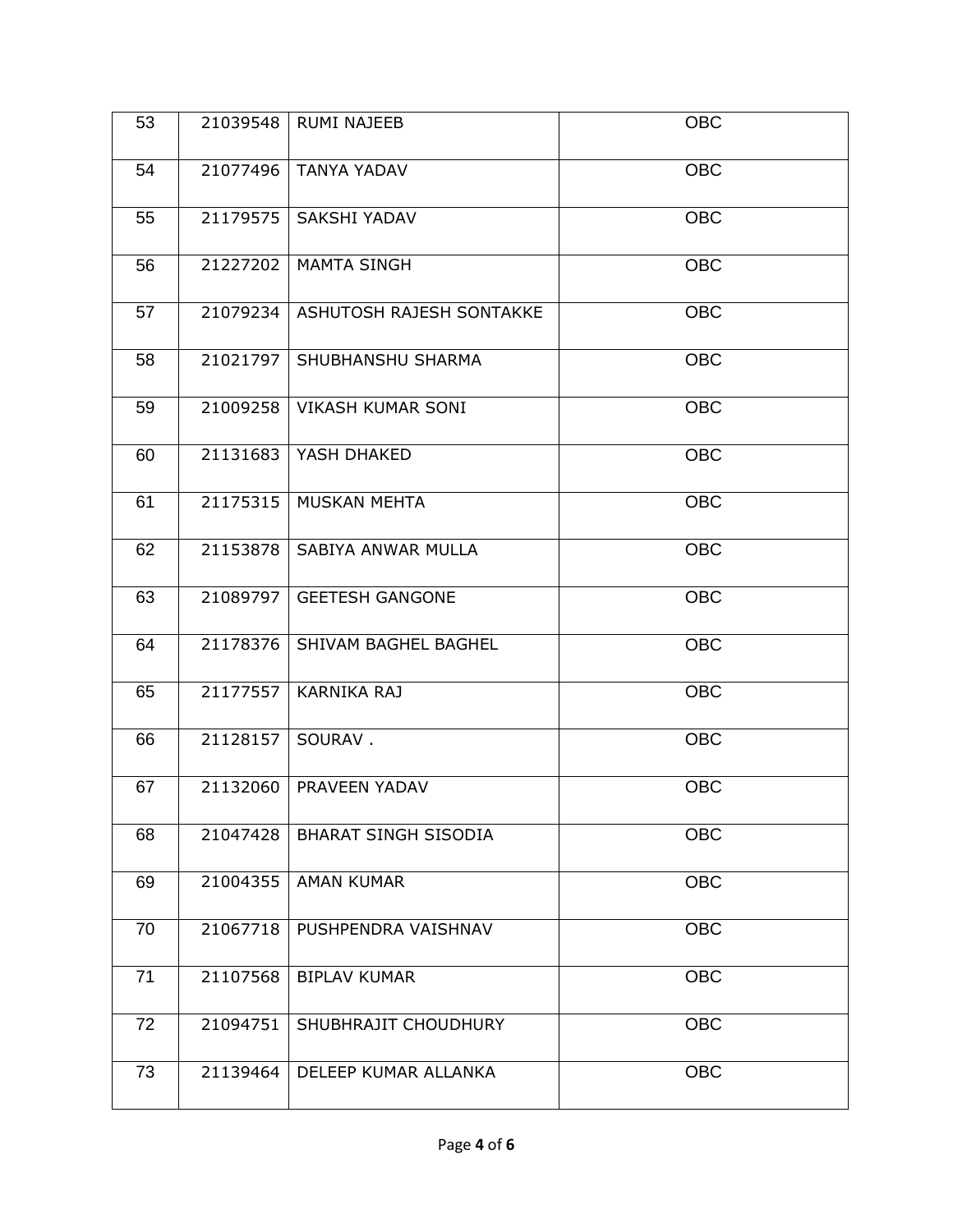| 74 |          | 21056893   PRASOON KUMAR        | <b>OBC</b>                                   |
|----|----------|---------------------------------|----------------------------------------------|
| 75 |          | 21051843   PRATIK PRASAD SAH    | <b>OBC</b>                                   |
| 76 | 21017564 | DIGVIJAY NARENDRA NIKAM         | <b>OBC</b>                                   |
| 77 |          | 21053545   AMAN BENIWAL         | <b>SC</b>                                    |
| 78 | 21123679 | MADHUR ARVIND MENDHE            | <b>SC</b>                                    |
| 79 | 21059910 | <b>JISHNU SARKAR</b>            | <b>SC</b>                                    |
| 80 |          | 21187135   VISHAL SHAKYA        | <b>SC</b>                                    |
| 81 |          | 21027345   SUKRITI CHANDRA      | <b>SC</b>                                    |
| 82 |          | 21144052   HARSHIT TANWAR       | <b>SC</b>                                    |
| 83 |          | 21024365   YUKTI KUMARI         | <b>SC</b>                                    |
| 84 | 21058078 | DHANANJAY KUMAR                 | <b>SC</b>                                    |
| 85 | 21113731 | <b>RAJNEESH SINGH</b>           | <b>SC</b>                                    |
| 86 |          | 21116755   LAVANYA RAJORIA      | <b>SC</b>                                    |
| 87 | 21126845 | <b>NEHA PRASAD</b>              | <b>ST</b>                                    |
| 88 |          | 21231486   EVA BARWA            | <b>ST</b>                                    |
| 89 | 21275835 | MONICA ROHINI.                  | <b>ST</b>                                    |
| 90 | 21170107 | AKSHAT KUMAR NAHAR              | <b>ECONOMICALLY WEAKER</b><br><b>SECTION</b> |
| 91 | 21000564 | <b>VANI GUPTA</b>               | <b>ECONOMICALLY WEAKER</b><br><b>SECTION</b> |
| 92 | 21157488 | RAGHVENDRA DALMIA               | <b>ECONOMICALLY WEAKER</b><br><b>SECTION</b> |
| 93 | 21076290 | SUYOG JITENDRA AWHALE           | <b>ECONOMICALLY WEAKER</b><br><b>SECTION</b> |
| 94 | 21172599 | SAI HARSHATH KISHORE<br>MUTYALA | <b>ECONOMICALLY WEAKER</b><br><b>SECTION</b> |